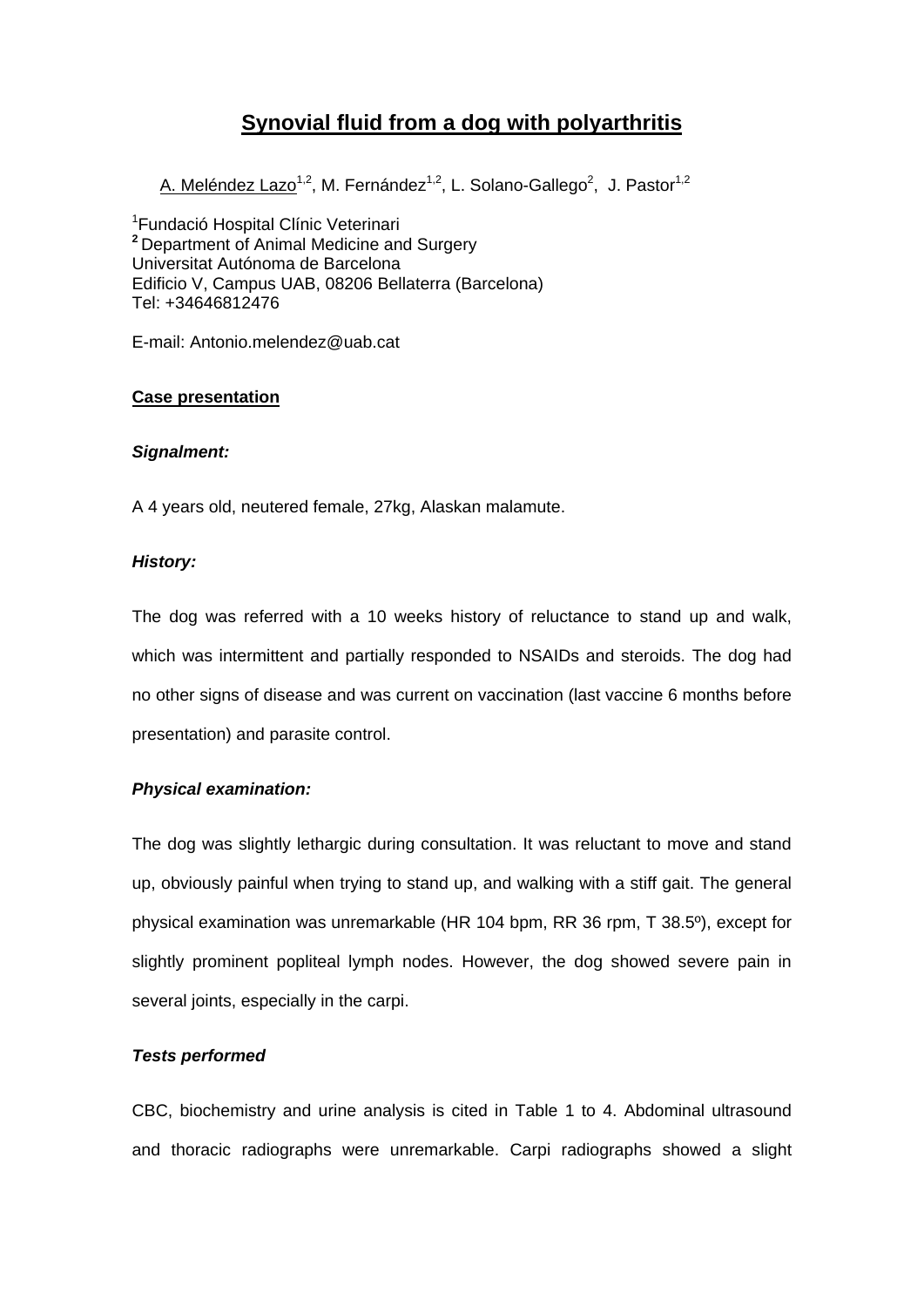increase of the soft tissue surrounding the carpus with no signs of erosion or other bone abnormalities. Cytological findings of synovial fluid are shown in figures. 1-2.

*NOTE*: Treatment was initiated in day 3.

# **Table 1. Complete Blood Count**

| Parameter                    | Day 1    | <b>Day 38</b> | Reference       | <b>Units</b>  |
|------------------------------|----------|---------------|-----------------|---------------|
|                              |          |               | <b>Interval</b> |               |
| <b>Hematocrit</b>            | 39       | 39            | $37 - 55$       | $\%$          |
| Red blood cells              | 5.8      | 5.7           | $5.5 - 8.5$     | $x10^6/\mu L$ |
| Hemoglobin                   | 13.2     | 14.1          | $12 - 18$       | g/dL          |
| <b>MCV</b>                   | 67.2     | 68.4          | $62 - 77$       | fL            |
| <b>MCH</b>                   | 22.7     | 24.7          | $21.5 - 26.5$   | pg            |
| <b>MCHC</b>                  | 33.8     | 36.1          | $33 - 37$       | g/dL          |
| White blood cells            | 6370     | 13330         | $6000 - 17000$  | $x/\mu L$     |
| <b>Segmented neutrophils</b> | 4332     | 12264         | $3000 - 11500$  | $x/\mu L$     |
| <b>Band neutrophils</b>      | $\theta$ | $\Omega$      | $0 - 300$       | $x/\mu L$     |
| Lymphocytes                  | 1401     | 267           | $1000 - 4800$   | $x/\mu L$     |
| <b>Monocytes</b>             | 127      | 800           | $150 - 1350$    | $x/\mu L$     |
| Eosinophils                  | 510      | $\Omega$      | $100 - 1500$    | $x/\mu L$     |
| <b>Basophils</b>             | $\Omega$ | $\Omega$      | $0 - 200$       | $x/\mu L$     |
| <b>Platelets</b>             | 313      | 449           | $200 - 500$     | $x10^3/\mu L$ |

# **Table 2. Serum biochemistry**

| <b>Parameter</b>       | Day 1        | Day 38 | Reference<br><b>Interval</b> | <b>Units</b> |
|------------------------|--------------|--------|------------------------------|--------------|
| Glucose                | 106.9        |        | $65 - 118$                   | mg/dL        |
| <b>BUN</b>             | 23.1         | 34     | $21.4 - 59.9$                | mg/dL        |
| <b>Creatinine</b>      | 0.89         | 1.23   | $0.5 - 1.5$                  | mg/dL        |
| <b>Cholesterol</b>     | 191.1        |        | $135 - 270$                  | mg/dL        |
| <b>Total proteins</b>  | 6.46         |        | $6 - 8$                      | g/dL         |
| <b>Total bilirubin</b> | 0.19         |        | $0.1 - 0.5$                  | mg/dL        |
| <b>ALP</b>             | 50.03        | 4324   | $20 - 156$                   | U/L          |
| <b>ALT</b>             | 23           | 860    | $21 - 102$                   | U/L          |
| GGT                    | $\mathbf{1}$ | 366    | $1.2 - 6.4$                  | U/L          |
| CK.                    | 116.1        |        | $10 - 150$                   | U/L          |
| Calcium                | 10           |        | $9 - 11.3$                   | mg/dL        |
| <b>Phosphorus</b>      | 3.82         |        | $2.6 - 6.2$                  | mg/dL        |
| Sodium                 | 141.0        |        | $141 - 152$                  | mmol/L       |
| <b>Potassium</b>       | 3.79         |        | $3.5 - 5.4$                  | mmol/L       |
| <b>Chloride</b>        | 111          |        | $105 - 115$                  | mmol/L       |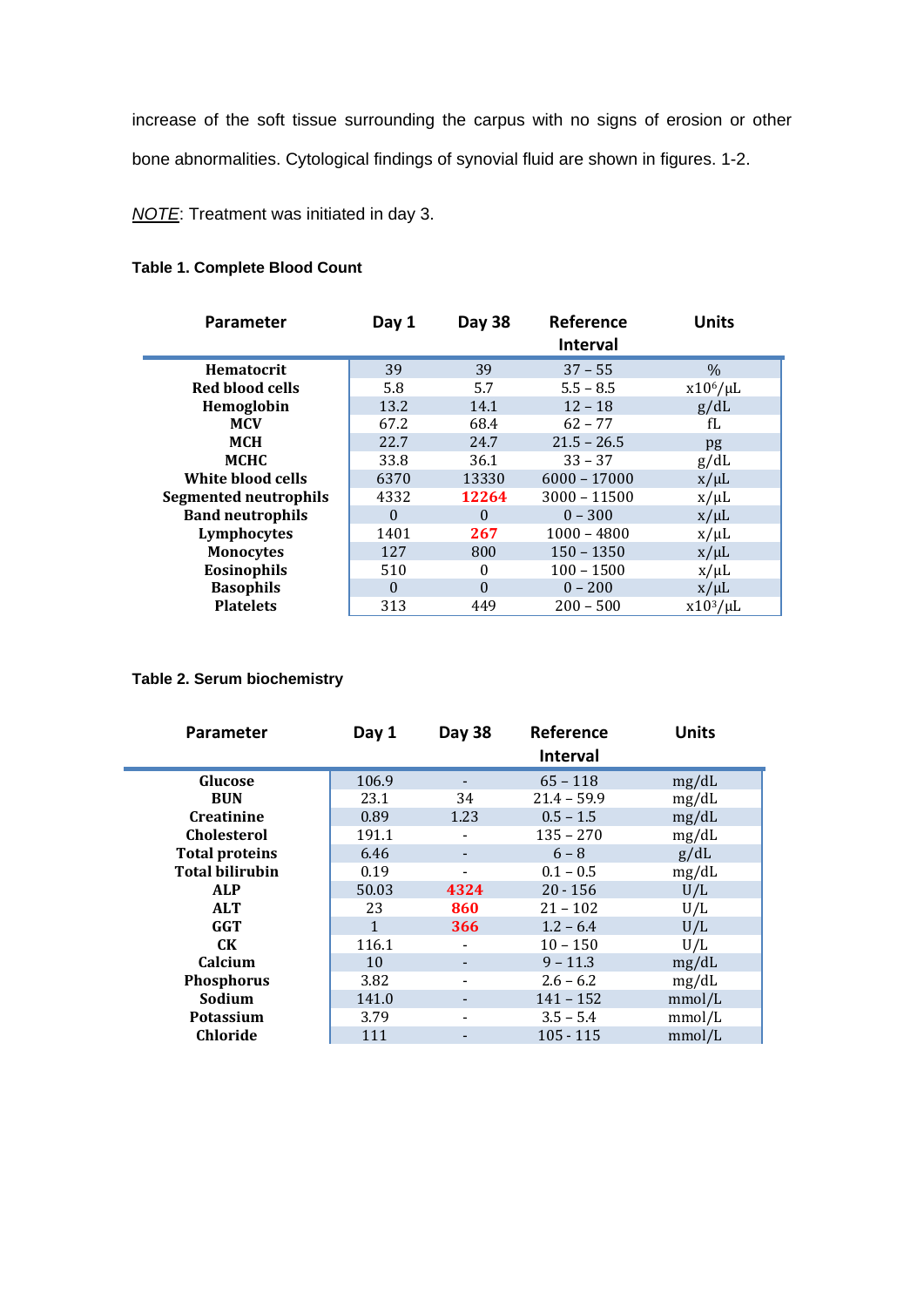# **Table 3. Serum protein electrophoresis (day 1)**

| Parameter            | Value | Reference       | Units |
|----------------------|-------|-----------------|-------|
|                      |       | <b>Interval</b> |       |
| <b>Albumin</b>       | 2.65  | $2.6 - 3.3$     | g/dL  |
| $\alpha$ 1 Globulins | 0.33  | $0.2 - 0.5$     | g/dL  |
| $\alpha$ 2 Globulins | 0.97  | $0.3 - 1.1$     | g/dL  |
| $\beta$ Globulins    | 1.67  | $0.9 - 1.6$     | g/dL  |
| $\gamma$ GLobulins   | 0.75  | $0.3 - 0.8$     | g/dL  |



# **Table 4.Urine analysis.**

Method of collection: Cystocentesis

| Parameter              | Day 1    |  |
|------------------------|----------|--|
|                        |          |  |
| Specific gravity (ref) | 1.030    |  |
| рH                     | 5.0      |  |
| Glucose                | Negative |  |
| Ketones                | Negative |  |
| Bilirrubin             | Negative |  |
| <b>Proteins</b>        | $1 +$    |  |
| Blood                  | Negative |  |
| Leukocytes             | Negative |  |
| Sediment               | Normal   |  |
|                        |          |  |

**Figure 1. Cytospin preparation from synovial fluid FNA.200x (Quick Panoptic Stain).**